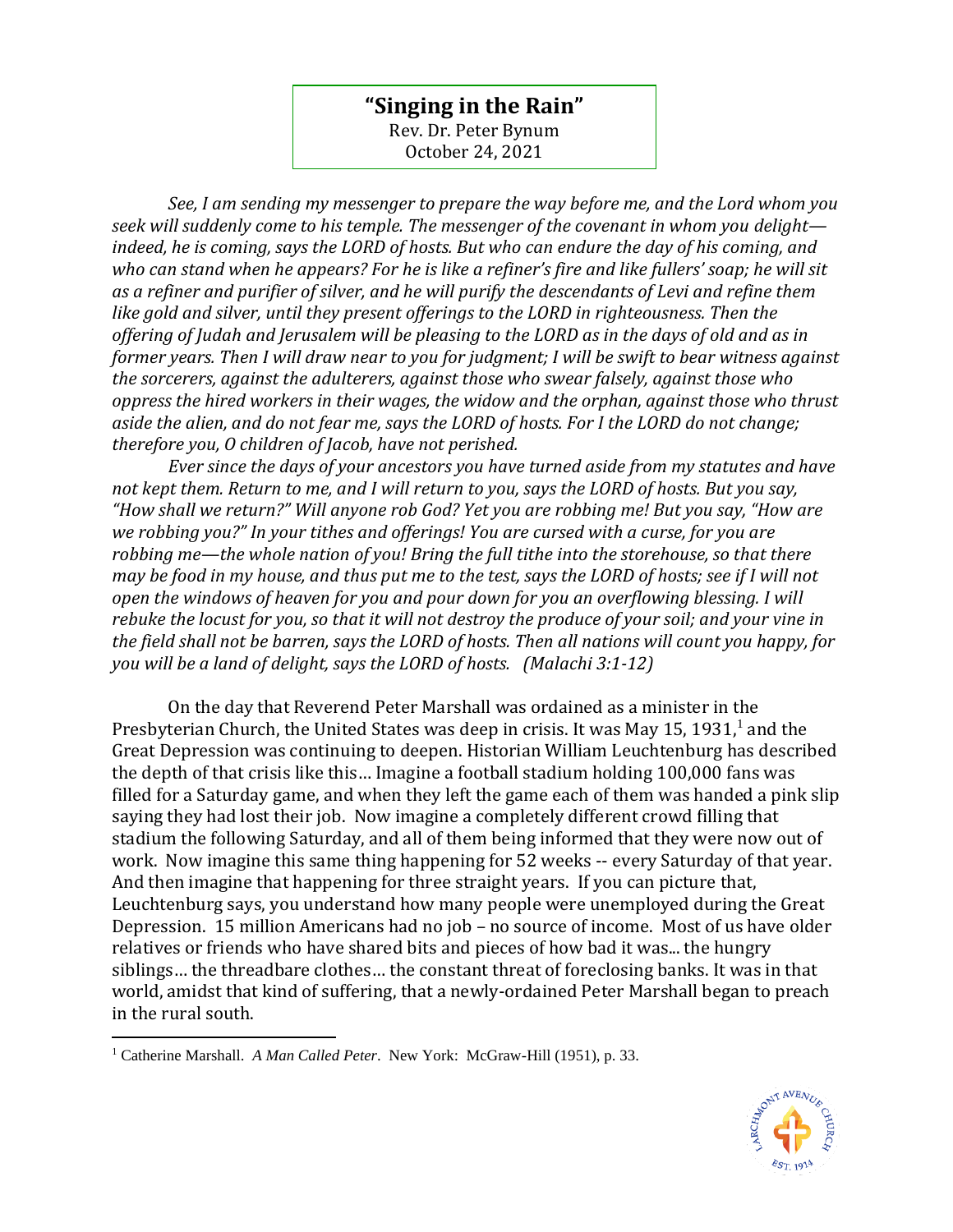As we gather here today, our economy is much stronger than it was in 1931, but we are still in crisis. 732,000 have died in America from COVID-19; worldwide, the death toll stands at nearly five million. Millions in our country have struggled financially during the pandemic. Racial tensions continue to fester; political divisions continue to widen. As a society, I think we can all agree that we are – for lack of a better word -- depressed. We feel battered, pounded, beat down, and tired. At the same time, churches everywhere are reporting declining attendance, shrinking budgets, and fewer volunteers for key ministries. Many churches are reluctantly facing the end of their life cycle and the closing of their doors. A shrinking number of churches, like ours, are blessed with reserves that have been held for a rainy day. But even many of those churches have determined that, well, it is definitely raining.

In difficult times, I have found inspiration in the life of Peter Marshall, so I want to share some of his story with you today in the hope that you might find some comfort as well.

Peter Marshall was one of the most famous Presbyterian pastors of the 20<sup>th</sup> century, a pastor to well-known churches in Birmingham, Atlanta, and Washington D.C., but who may best be known as the chaplain of the U.S. Senate from 1947 until his sudden and untimely death in 1949. Interestingly, this great preacher did not start out wanting to preach. What he really wanted to be was a sailor. As a boy in Scotland, Peter Marshall dreamed of leaving behind what he called his "drab and uninteresting life" in exchange for the romance and glamour of a life at sea.

God, however, had other plans. As hard as he tried, Marshall never landed a steady job in the merchant marine or the navy. And with each closed door, with each disappointment, the young Scotsman became more and more convinced that God was trying to tell him something... that God had a plan for him that did not involve the navy. It took him a while to figure out what that other plan was, but it finally dawned on him one Sunday afternoon. He was walking in a park, and as his path turned around a lazy bend into some rhododendron bushes, he just knew. An epiphany hit him in the strong beams of light that were peeking through the leaves. "I was coming to the United States to enter the ministry," he said, "because I believed, with all my heart that those were my orders from my Chief."

So, at the age of 24, Peter Marshall bought a one-way ticket to America and boarded the sailing vessel *Cameronia*. From the stern, as he watched the green hills of Scotland drift away into the haze, his eyes filled with tears. He was alone and frightened. But he was also convicted of mind and purpose. He was, as he described it, "under sealed orders" from "the Chief." He did not know where he was going or what he was being sent to do. He only knew that God was sending him. He trusted the word of God that we hear from Malachi: *"Put me to the test, says the LORD of hosts; see if I will not open the windows of heaven for you…"*

Peter Marshall arrived at Ellis Island in the month of March, 1927. He had, in his hand, enough cash for two weeks of food and lodging. He did not know where he would work. He did not know where he would live. And he hadn't the foggiest clue of how he would enter the ministry. So, he found any work he could get. He dug trenches, worked construction, and tended blast furnaces in a foundry. The jobs were awful for him, and he began to think that he'd made a terrible mistake. But just as he was considering tossing in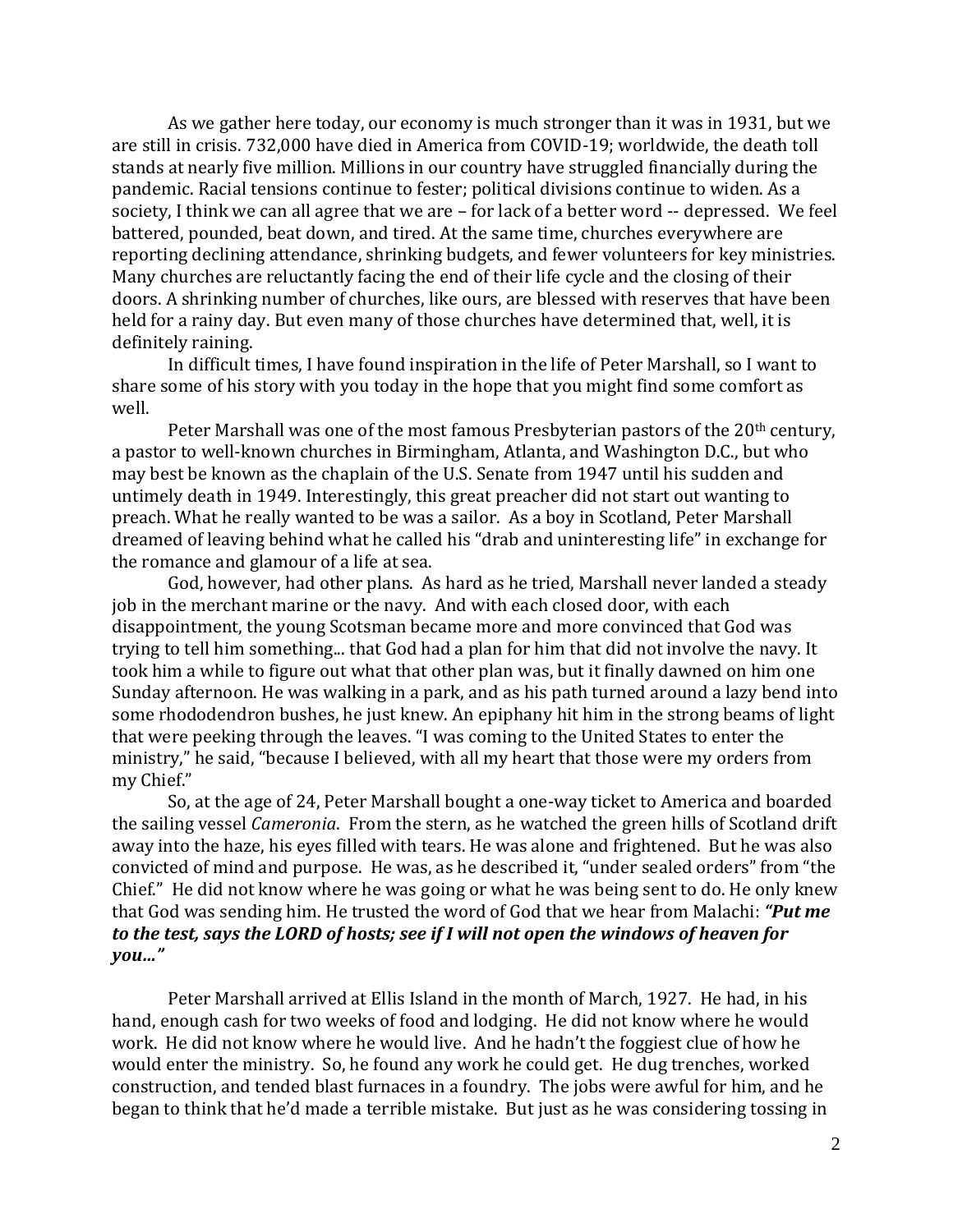the towel, he got a letter out of the blue. It came from a friend from his youth, another young Scot who had immigrated to the United States a few years before Marshall. Word had come to him that Peter was getting discouraged and was thinking of going back to Scotland. "Before you do that," he wrote," why not come on down to Birmingham and talk it over? You'll like the South," he said. "Better things might open up for you down here." That friend hoped to find Marshall a job with the local paper, The Birmingham News.

Marshall had no better option, so he went. He had to borrow \$40 to make the trip to Alabama, but he did end up getting a job at the Birmingham paper. He was a "galley slave," which meant he corrected proofs before they went to print. He made \$17 a week – barely enough to cover his weekly expenses.

But when he settled in and settled down, things began to happen… and happen quickly. Somehow the pastor of First Presbyterian Church in Birmingham heard about a young Scot who had just come to town. As a Welshman, he was intrigued that another son of Great Britain would have landed in Birmingham. The two hit if off immediately. Marshall joined the church and quickly invested himself in its ministry. He was president of the Young People's Society, Scoutmaster for the Boy Scout troop, and the regular teacher for the Men's Bible Class. He even helped lead worship from time to time. Within a few months, the presbytery had received Peter Marshall as a candidate for ministry and recommended him as a student to nearby Columbia Theological Seminary.

Lack of money, however, still nipped at Marshall's heels. As much as he ached to begin his studies at Columbia, he simply could not figure out how to make that happen. He couldn't even afford the six dollar bus ride to the seminary, let alone the tuition. Even so, whenever his newspaper colleagues would mock him about how he could ever make it as a seminary student, he always had the same answer. "That's the Lord's business," he would say. "[God] sent me to this country to enter the ministry, and it's His affair how He's going to get me there. All I have to do is to obey. He'll tend to the rest."

## Again, he remembered the words of the prophet: *"Put me to the test, says the LORD of hosts; see if I will not open the windows of heaven for you…"*

One night in the spring of 1928, when Peter Marshall had been in Birmingham less than eight months, he attended a Men's Bible Class event. During the course of the night, one of the members handed Marshall a sealed envelope and said that he should read it when he got home – that he would find it "very interesting reading." Marshall did not want to wait – he asked if he could read it right then. The class said yes, he could, and then they watched the tears fill his eyes as he read this letter silently to himself:

*"Dear Mr. Marshall: ... Knowing that you have dedicated your life to the Master and have chosen His ministry as your life's work, and learning of the expense involved in the realization of this worthy ambition, we have been asked to say to you that the Men's Class, which you have been teaching so acceptably, intends to stand behind you for the first year of your seminary work to whatever extent you may call upon them up to fifty dollars per month… We know you will find much to worry and harass you, and that you may sometimes grow discouraged, but let it hearten and cheer you to know that the men you have worked with are anxious to see you realize your dreams, and will follow you – not only with their money, but with their*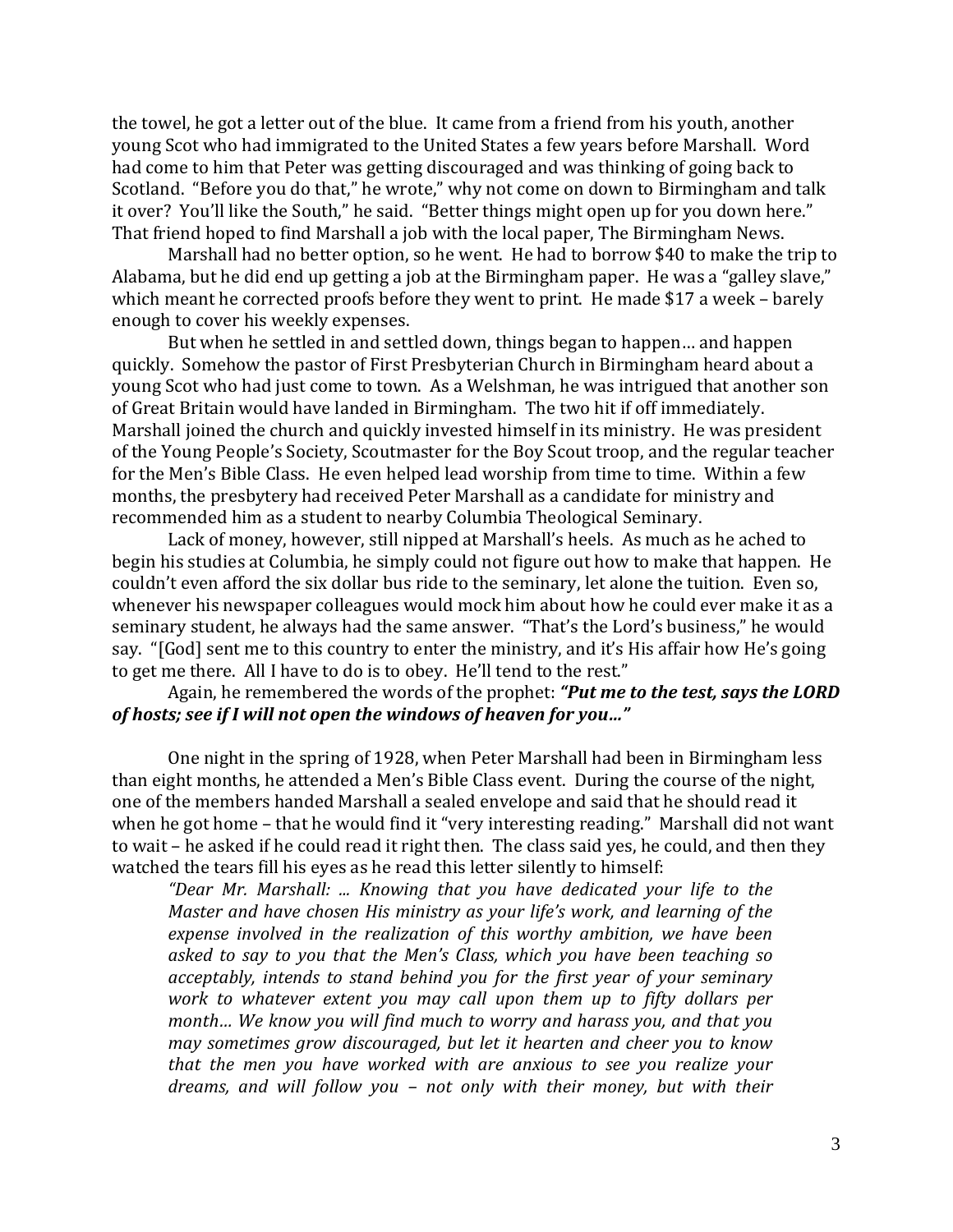*prayers and best wishes… Yours sincerely, The Men's Bible Class of First Presbyterian Church"* 

## *"Put me to the test, says the LORD of hosts; see if I will not open the windows of heaven for you…"*

Peter Marshall treasured that letter for the rest of his life. He would often say that letter meant as much to him as any of the precious documents of American history, because that piece of paper was tangible proof that God really does open the windows of heaven, that God really does pour down and overflowing blessing on those who seek first the kingdom of God, and trust that God will take care of the rest.

As a newly ordained pastor, Marshall took these experiences of God's care on the road. Preaching across Georgia, he reminded people who were struggling under the weight of need and scarcity that God never leaves his people orphaned. His most popular sermon that year was called "Singing in the Rain"…

"Of all the promises in the Bible," Marshall said in that sermon, "I think this is the least believed: seek ye first the kingdom of God and his righteousness; and all these things will be added unto you." Seek ye first the kingdom of God and his righteousness; and all those things that are needed for life – food, clothing, money, shelter, security – all of those things will be provided for you. We hear it, Marshall said, "but we simply don't believe it."

And I think to myself, of course they didn't believe it. There was no money. There were no jobs. People were hungry and hopeless. But against this doubt, into the depths of that Great Depression, Peter Marshall preached these words from his own experience:

*"Christ made us a definite promise that if we make the seeking of God and His righteousness our primary aim in life… and if we trust God for our material needs… He will never let us down, but will supply what we need with "good measure, pressed down, and shaken together, and running over…" That this method works, that God always keeps His promises when we fulfill the conditions, I can unhesitatingly testify, for this is the way I have lived ever since I was forced to begin earning my own way. Out of my own experience I can testify that, through faith in God, through prayer and trust in the promises written in the Old Book, my every need has been supplied. That has been true from the start, from the time I was receiving thirty-eight shillings in Scotland and seventeen dollars a week in Alabama.* 

*In this sophisticated twentieth century, [however,] we simply don't believe it! We are inclined to say, 'Well, that was alright for simple peasants living in Palestine in the days when life was not nearly as complex as it is today. That's alright for Galilee, Lord, but you simply don't understand Birmingham, or Atlanta, or St. Louis, or Washington!'"*

"*Ah*," Marshall concluded, "*but He does understand!*"

In these days, there are so many doubts … doubt that we are safe… doubts that we are secure. Regrettably, I fear that, even in the church, we still don't believe the promise of Jesus. In this sophisticated twenty-first century, we still don't believe that, if we will only put God first, God will actually take care of us. That may have been alright for a Scotsman